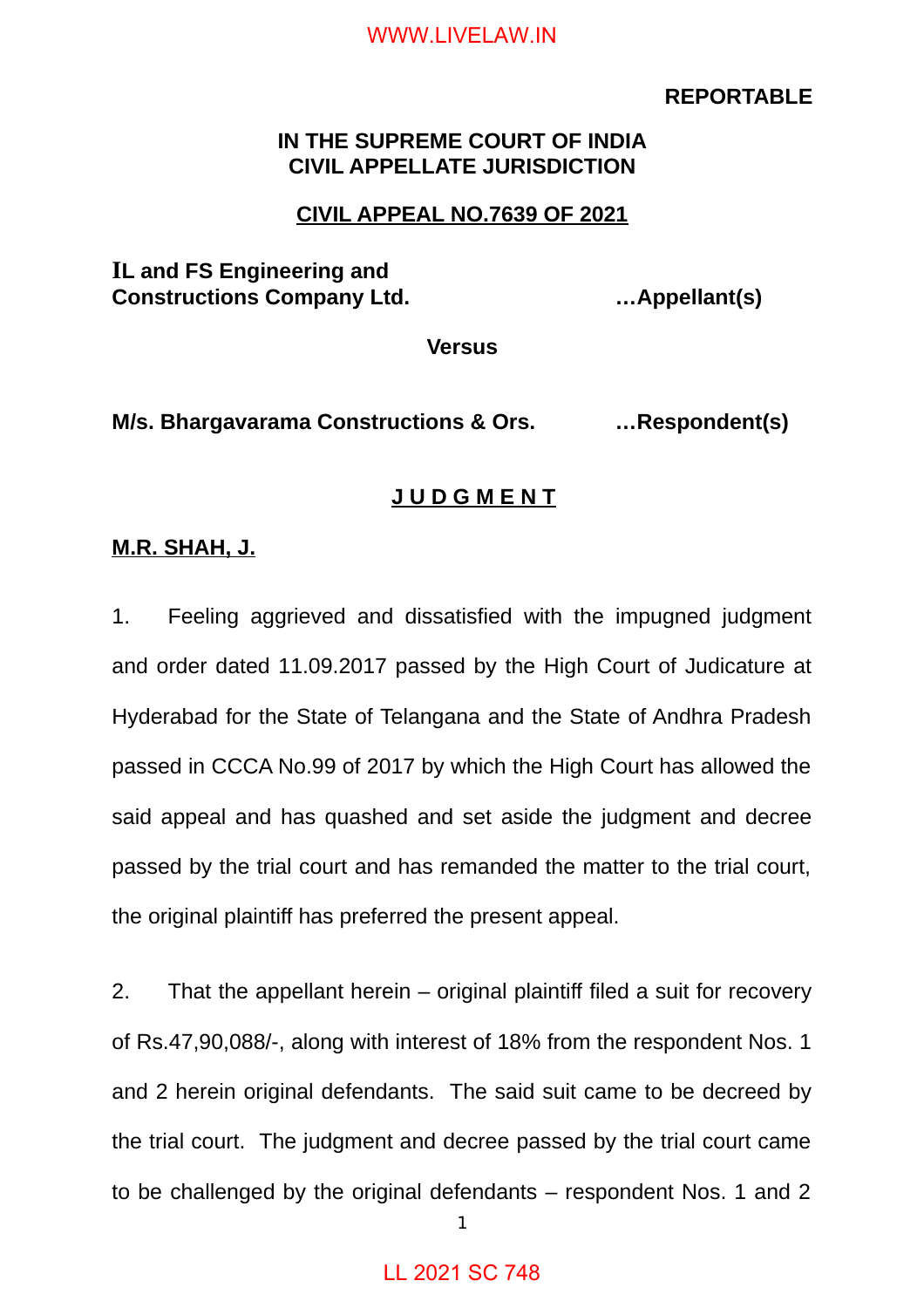before the High Court by way of CCCA No. 99 of 2017. In the said appeal, respondent Nos. 1 and 2 herein – original defendants moved a miscellaneous application seeking impleadment of A.P. Transco and MAYTAS Infra Pvt. Ltd. as party respondents to the first appeal on the ground that the subject work, which was given to the defendant No.1 by the appellant, was originally given by A.P. Transco to the appellant. The High Court by the impugned order without assigning any reasons as to why the proposed respondents have to be impleaded in the first appeal, allowed the said application and directed to implead A.P. Transco as party to the appeal as well as to the original suit. Not only that, while allowing the said application for impleadment, thereafter, without further entering into the merits and/or expressing anything on merits and solely on the ground that as the application for impleadment was allowed, the High Court set aside the judgment and decree passed by the trial court and remanded the matter to the trial court with a direction to the trial court to decide the suit afresh after affording an opportunity to the impleaded party to lead evidence in the suit.

3. Feeling aggrieved and dissatisfied with the impugned judgment and order passed by the High Court, the original plaintiff has preferred the present appeal.

4. We have heard the learned Advocates appearing for the respective parties at length.

2

# LL 2021 SC 748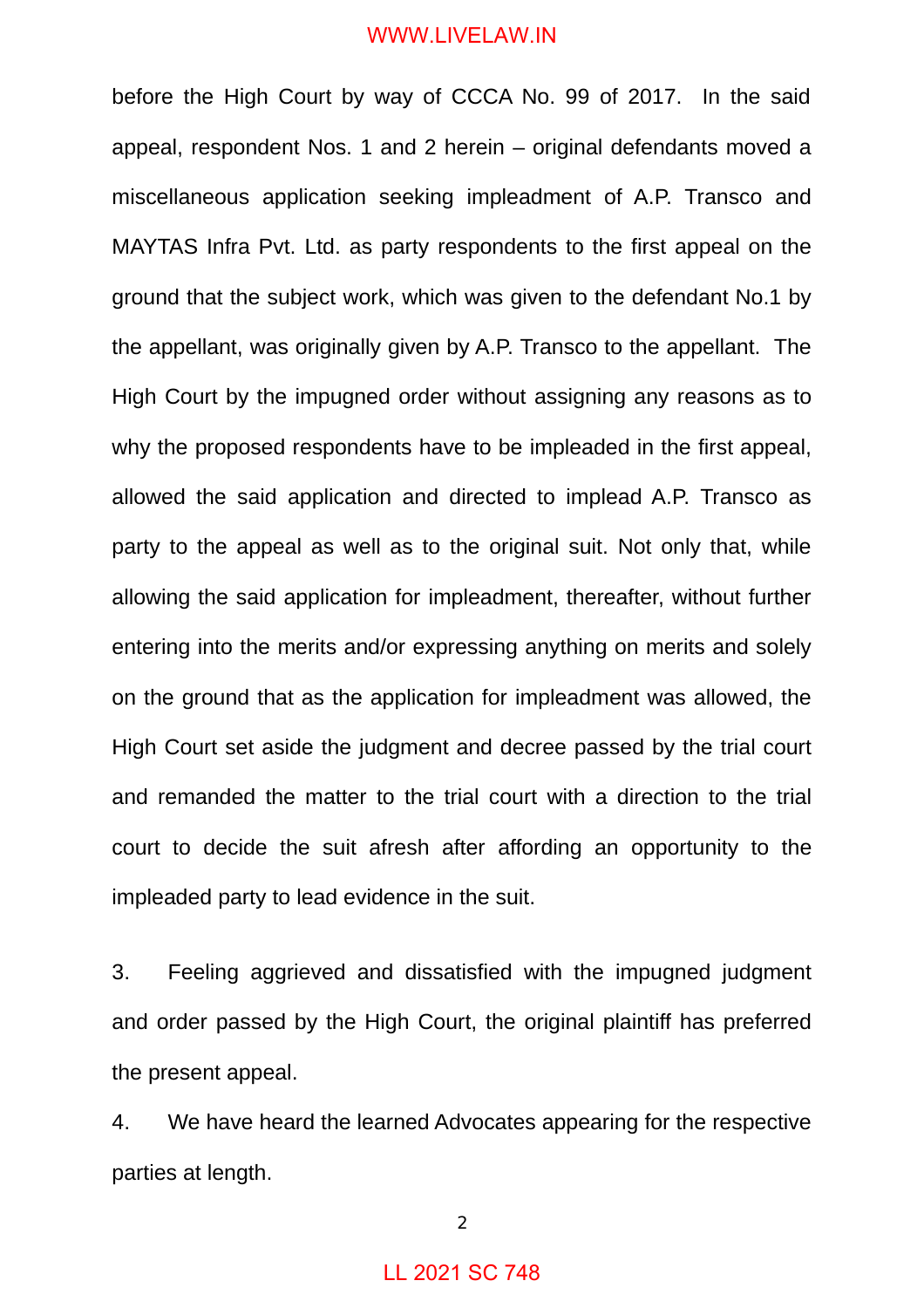5. We have gone through the impugned order passed by the High Court. By the impugned judgment and order, the High Court has set aside the judgment and decree passed by the trial court, which was in favour of the appellant herein – original plaintiff, solely on the ground that the application for impleadment filed by the respondent Nos. 1 and  $2$ original defendants –appellants before the High Court to implead A.P. Transco has been allowed and, therefore, the judgment and decree is set aside. This is not the manner in which the High Court was required to deal with the first appeal arising out of the judgment and decree passed by the trial court. Nothing has been observed and/or decided on merits. Even no reasoning has been given why the A.P. Transco was required to be impleaded as a party to the appeal. The High Court has not only directed to implead the A.P. Transco as party to the appeal but has also directed to implead the A.P. Transco in the original suit also. It is required to be noted that as such the suit was filed by the appellant – original plaintiff and as per the settled proposition of law, the plaintiff is the *dominus litis*. No issue was raised before the trial court on nonjoinder of parties. Therefore, as such whether in the appeal preferred by the original defendants against the judgment and decree passed by the trial court, such an application would be maintainable or not, that itself is a question, which was required to be first considered and decided by the High Court.

3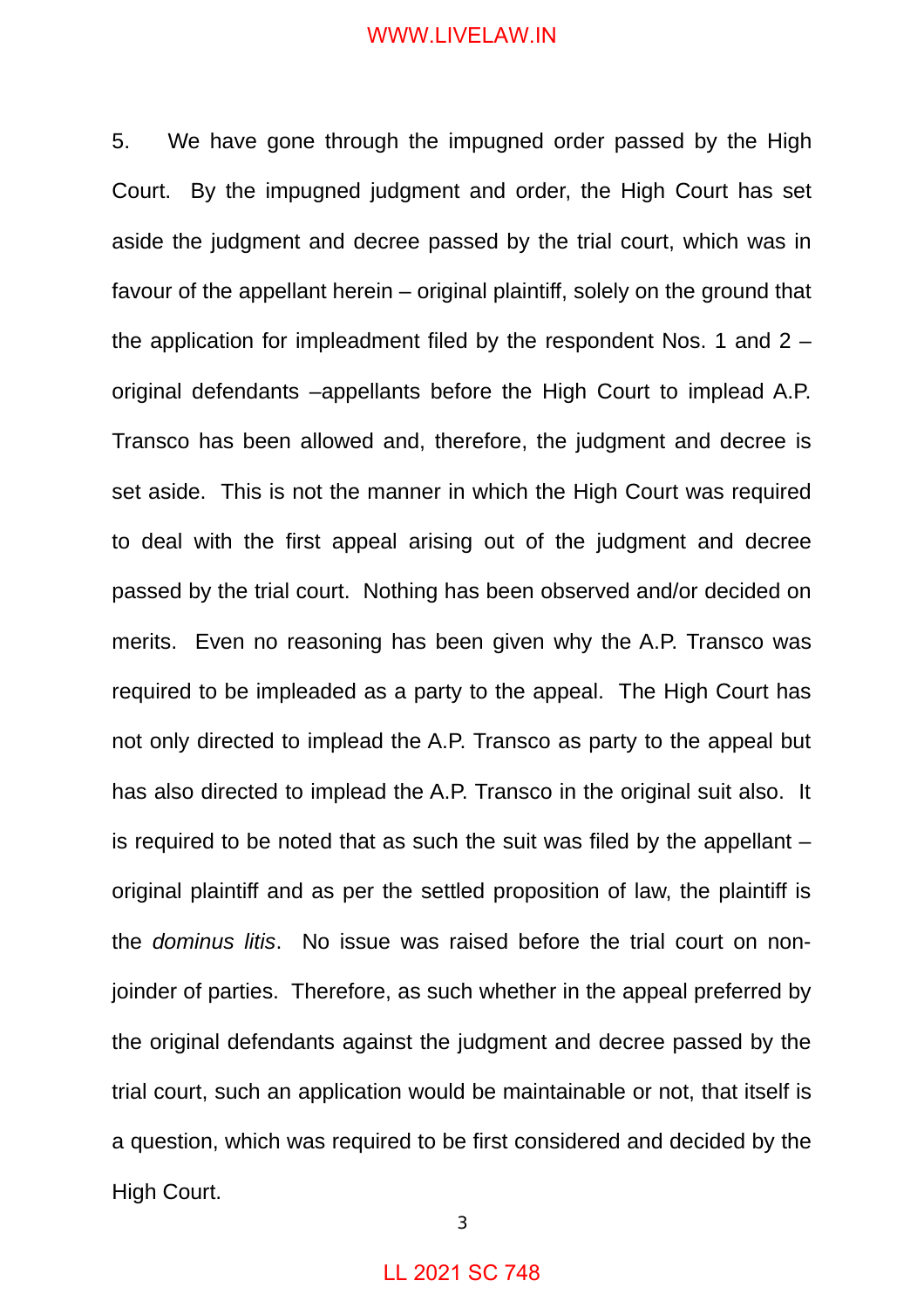6. Even otherwise, assuming that the application to implead the A.P. Transco as a party to the appeal on an application filed by the respondent Nos.1 and 2– original defendants was maintainable and was to be allowed is not discussed. There cannot be an automatic allowing of the appeal and quashing and setting aside the judgment and decree passed by the trial court without any further entering into the merits of the appeal and/or expressing anything on merits in the appeal on an impleadment of a party in an appeal. We strongly disapprove the manner in which the High Court has disposed of the appeal. How to deal with and decide a first appeal under Section 96 and Order XLI Rule 31 of the CPC has been dealt with by this Court in a catena of decisions. As observed and held by this Court in the case of **K. Karuppuraj Vs. M. Ganesan, Civil Appeal Nos.6014-6015 of 2021** decided on 04.10.2021 "without framing points for determination and considering both facts and law; without proper discussion and assigning the reasons, the First Appellate Court cannot dispose of the first appeal under Section 96 CPC and that too without raising the points for determination as provided under Order XLI Rule 31 CPC."

7. In view of the above discussion and for the reasons stated above, the present appeal is allowed. We set aside the order passed by the High Court in CCCAMP No.246 of 2017 impleading the A.P. Transco as party to the appeal as well as to the original suit. Consequently, we also

4

## LL 2021 SC 748